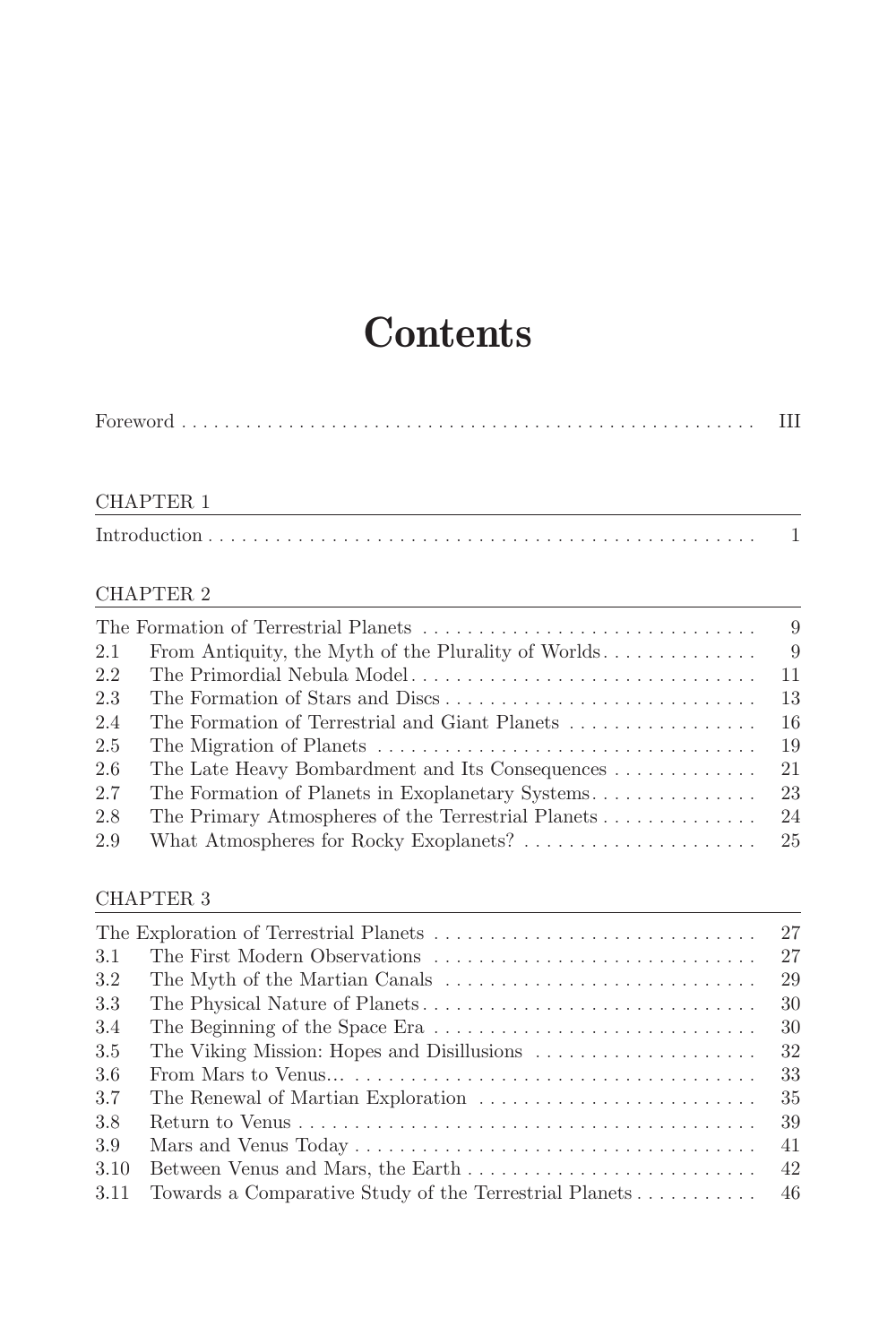#### CHAPTER 4

|                                                   | 47                                                                                                                                                                                                                                                                                                                                                                                  |
|---------------------------------------------------|-------------------------------------------------------------------------------------------------------------------------------------------------------------------------------------------------------------------------------------------------------------------------------------------------------------------------------------------------------------------------------------|
|                                                   | 49                                                                                                                                                                                                                                                                                                                                                                                  |
|                                                   | 52                                                                                                                                                                                                                                                                                                                                                                                  |
| The Thermal Structure of the Terrestrial Planets  | 53                                                                                                                                                                                                                                                                                                                                                                                  |
| Atmospheric Circulation                           | 54                                                                                                                                                                                                                                                                                                                                                                                  |
|                                                   | 55                                                                                                                                                                                                                                                                                                                                                                                  |
|                                                   | 56                                                                                                                                                                                                                                                                                                                                                                                  |
|                                                   | 56                                                                                                                                                                                                                                                                                                                                                                                  |
|                                                   | 57                                                                                                                                                                                                                                                                                                                                                                                  |
|                                                   | 59                                                                                                                                                                                                                                                                                                                                                                                  |
|                                                   | 61                                                                                                                                                                                                                                                                                                                                                                                  |
|                                                   | 61                                                                                                                                                                                                                                                                                                                                                                                  |
|                                                   | 62                                                                                                                                                                                                                                                                                                                                                                                  |
| The Earth, Ideally Located in Relation to the Sun | 63                                                                                                                                                                                                                                                                                                                                                                                  |
|                                                   | The Astonishing Variety of Terrestrial Planets<br>And Yet Common Characteristics<br>4.2.1<br>4.2.2<br>Terrestrial Planets at the Origin<br>4.3.2 Primitive Atmospheres Rich in Water<br>History of the Terrestrial Planets: A Divergent Evolution<br>4.4.1 Venus: The Ravages of a Runaway Greenhouse Effect<br>4.4.2 Mars: A Planet on the Verge of Geological Extinction<br>4.4.3 |

#### CHAPTER 5

|      |                                                                         | 65 |
|------|-------------------------------------------------------------------------|----|
| 5.1  |                                                                         | 65 |
| 5.2  | From Spontaneous Generation to Primordial Soup                          | 66 |
| 5.3  | The First Experiments in Prebiotic Chemistry                            | 68 |
| 5.4  |                                                                         | 70 |
| 5.5  |                                                                         | 73 |
| 5.6  | The Rise of Complexity from Prebiotic Molecules                         | 75 |
| 5.7  |                                                                         | 76 |
| 5.8  |                                                                         | 78 |
| 5.9  |                                                                         | 79 |
| 5.10 |                                                                         | 79 |
| 5.11 | Life on Earth as a Model for Life on Other Planets? $\dots \dots \dots$ | 81 |
| 5.12 |                                                                         | 82 |
| 5.13 |                                                                         |    |
|      |                                                                         |    |

#### CHAPTER 6

|  | 6.2.2 From Archean to Proterozoic: The Great Oxidation Event  89<br>6.2.3 The Phanerozoic: Life on the Continents $\dots \dots \dots \dots \dots$ 91 |
|--|------------------------------------------------------------------------------------------------------------------------------------------------------|